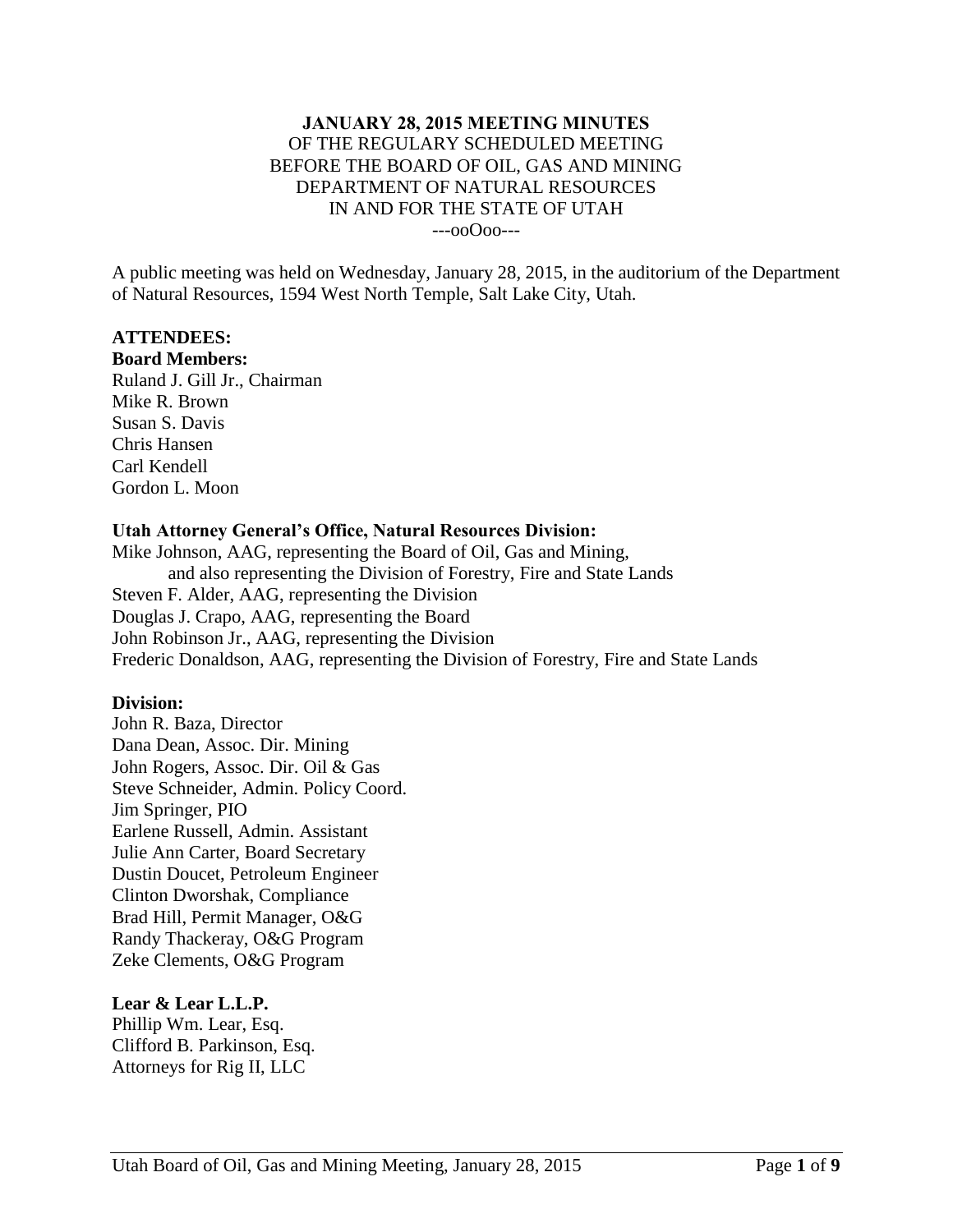**Rig II, LLC** Tyson P Kalstrom, Landman Richard A. Kopp, Geoscientist

## **MacDonald & Miller Mineral Legal Services, PLLC**

Frederick M. MacDonald, Esq. J. Brent Allen, Esq.

# **Bill Barrett Corporation**

Teale P. Stone, Landman David M. Watts, Land Manager Jeff Overman, Drilling Engineer

## **Members Of The Public:**

Jerry Kenczka, Bureau of Land Management, Vernal Field Office Michael Coulthard, Bureau of Land Management, Salt Lake City Office Lowell Braxton, Western Energy Alliance Lee Peacock, Utah Petroleum Association Thomas W. Clawson, Van Cott, Bagley, Cornwall & McCarthy

The Board Chairman, Ruland J. Gill, Jr., called the Briefing Session to order at 8:00 a.m. John R. Baza, Director, conducted the meeting.

Briefing Session:

1. Earth Day Awards Overview

Mr. John R. Baza, Director, reported that announcements for submitting nominations for Earth Day Awards were sent out in December. The deadline to submit nominations is the end of January. The Board will have an opportunity to review the nominations at the February hearing and select nominations to be heard at the March Hearing. In April there will be an Earth Day Awards ceremony.

2. Legislative Update

Mr. Steve Schneider, Legislative Liaison, reported on key issues of the Legislative Session, including the budget, energy bills, and administrative bills. The bill summary is attached.

3. Other

No "Other" items were reported.

- 4. Next Month's Agenda and Division Calendar
	- Mr. John Rogers, Associate Director, Oil and Gas, will attend the Ground Water Protection Council (GWPC) meeting the first week of February.
	- The next field trip for the Board will be on April 22, 2015. The Board will tour a well site near Green River, Utah, and a Fidelity Oil and Gas facility near Moab. The April hearing will be held on the following day in Moab, Utah.
	- Discussion of future field trips.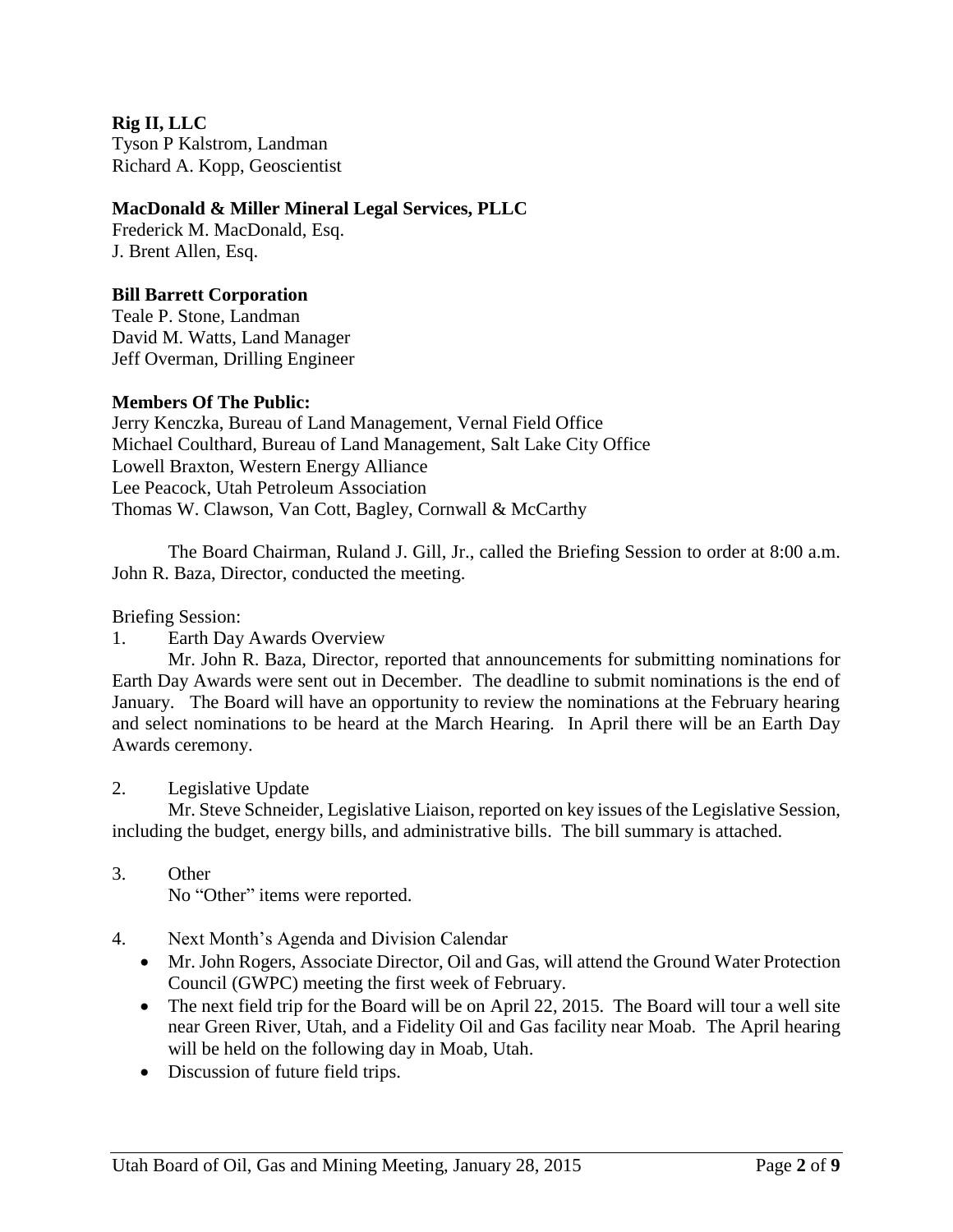5. Opportunity for Public Comment

Ruland J. Gill Jr., Chairman, opened the meeting for public comment. Seeing no comments, the briefing session adjourned at 8:45 a.m.

The Board of Oil, Gas and Mining conducted a hearing at 9:00 a.m. The Board Chairman, Ruland J. Gill, Jr., called the meeting to order at 9:00 a.m.

*Please note: Transcripts will be available for review at the Division offices approximately fifteen business days after the hearing date. Copies of the transcript may be purchased by calling Atkinson-Baker at (800) 288-3376 and requesting Job No. A80E6BF, and the docket number.*

1. Docket No. 2014-037 Cause No. ACT/007/020 (04) – In re Hidden Splendor Mine, Inc. and Request by the Utah Division of Oil, Gas and Mining that the Board of Oil, Gas and Mining Forfeit the reclamation surety which consists of a Deed of Trust in Unit No. R-2404-N of the American Towers Condominiums located at 57 West 200 South, Salt Lake City, Salt Lake County, Utah; and has been provided to guaranty reclamation of the Horizon Mine, Permit ACT/007/020 located in Sections 13 and 17, Township 13 South, Range 8 East, SLM, Carbon County, Utah.

*(This matter is continued to the January 28, 2015 Board Hearing.)*

Time:  $9:04$  a.m. to  $9:05$  a.m.

Board Members present - Ruland J. Gill, Jr., Chairman, Michael R. Brown, Susan S. Davis, Chris D. Hansen, Carl F. Kendell, and Gordon L. Moon.

Counsel for the Board - Michael S. Johnson, Assistant Attorney General, Natural Resources.

Counsel for the Division – Steven F. Alder, and Douglas J. Crapo, Assistant Attorneys General, Natural Resources. Witnesses:

Counsel for Hidden Splendor Resources, Inc. - Denise A. Dragoo, and James P. Allen, Snell & Wilmer L.L.P.

This matter was continued to the next Board Hearing on February 25, 2015.

2. Docket No. 2014-039 Cause Nos. S/023/0087, S/039/0024, S/039/0027, S/039/0030 – In the Matter of the Notice of Agency Action to affecting the mining operations of M. TODD WILHITE, WALL & ROCK, INC., and/or WILHITE & ASSOCIATES, INC., by (1) withdrawing a Notice of Intention, (2) forfeiting a Certificate of Deposit No. 7089407881 in the amount of \$7000 plus accrued interest held by ZIONS BANK, (3) ordering reclamation of mines, and (4) requesting the Division of Oil, Gas and Mining and the Attorney General to take all other actions necessary to recover costs, fees, and fines for the operations occurring at (a) Gulch Mine (S023/0087) in Juab County; (b) Freedom from War Mine (S/039/0024) in Sanpete County; (c)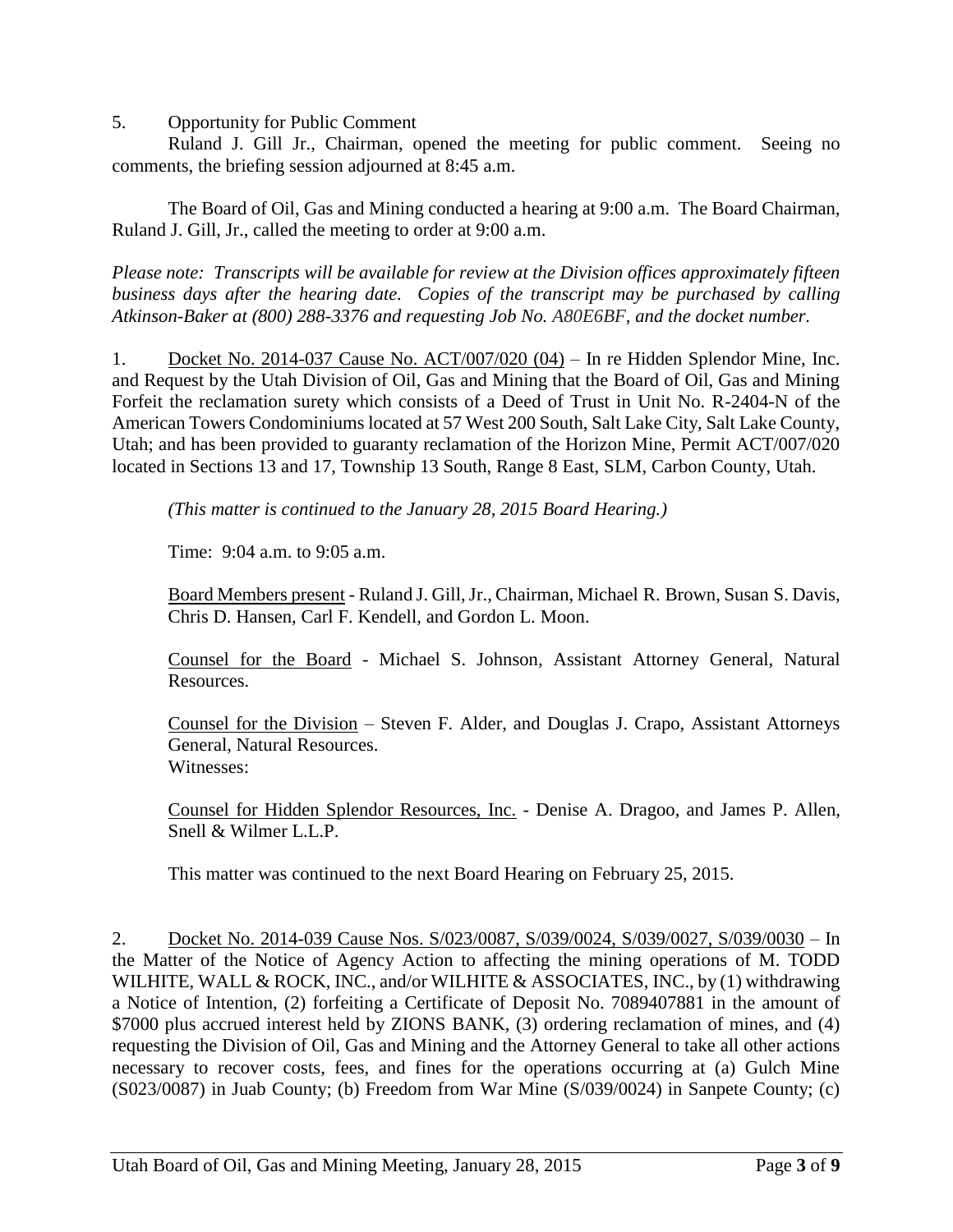Mount Pleasant Mine (S/039/0027) in Sanpete County; and (d) Mount Pleasant North Mine (S/039/0030) in Sanpete County.

*(This matter is continued to the January 28, 2015 Board Hearing.)*

Time: 9:06 a.m. to 9:07 a.m.

Board Members present - Ruland J. Gill, Jr., Chairman, Michael R. Brown, Susan S. Davis, Chris D. Hansen, Carl F. Kendell, and Gordon L. Moon.

Counsel for the Board - Michael S. Johnson, Assistant Attorney General, Natural Resources.

Counsel for the Division – Steven F. Alder, Douglas J. Crapo, and John Robinson Jr., Assistant Attorneys General, Natural Resources.

Counsel for M Todd Wilhite - Shane T. Peterson, Young, Kester, Black & Jube.

This matter was continued to the Board hearing on May 27, 2015.

3. Docket No. 2014-040 Cause No. 239-02 – In the Matter of the Request for Agency Action of NEWFIELD PRODUCTION COMPANY for Approval of Unit Operations and Enhanced and Secondary Recovery Operations in the Green River and Wasatch Formations in Sections 1-4, 9- 12, 14 and 15, Township 4 South, Range 1 East, USM, Uintah County, Utah, and for Certification of said Operations as an Enhanced Recovery Project.

Time: 9:07 a.m. to 9:07 a.m.

Board Members present - Ruland J. Gill, Jr., Chairman, Michael R. Brown, Susan S. Davis, Chris D. Hansen, Carl F. Kendell, and Gordon L. Moon.

Counsel for the Board - Michael S. Johnson, Assistant Attorney General, Natural Resources.

Counsel for the Division – Steven F. Alder, and John Robinson Jr., Assistant Attorneys General, Natural Resources.

Counsel for the Petitioner - Frederick M. MacDonald, and Relma M. Miller, MacDonald & Miller Mineral Legal Services, PLLC.

This matter has been withdrawn.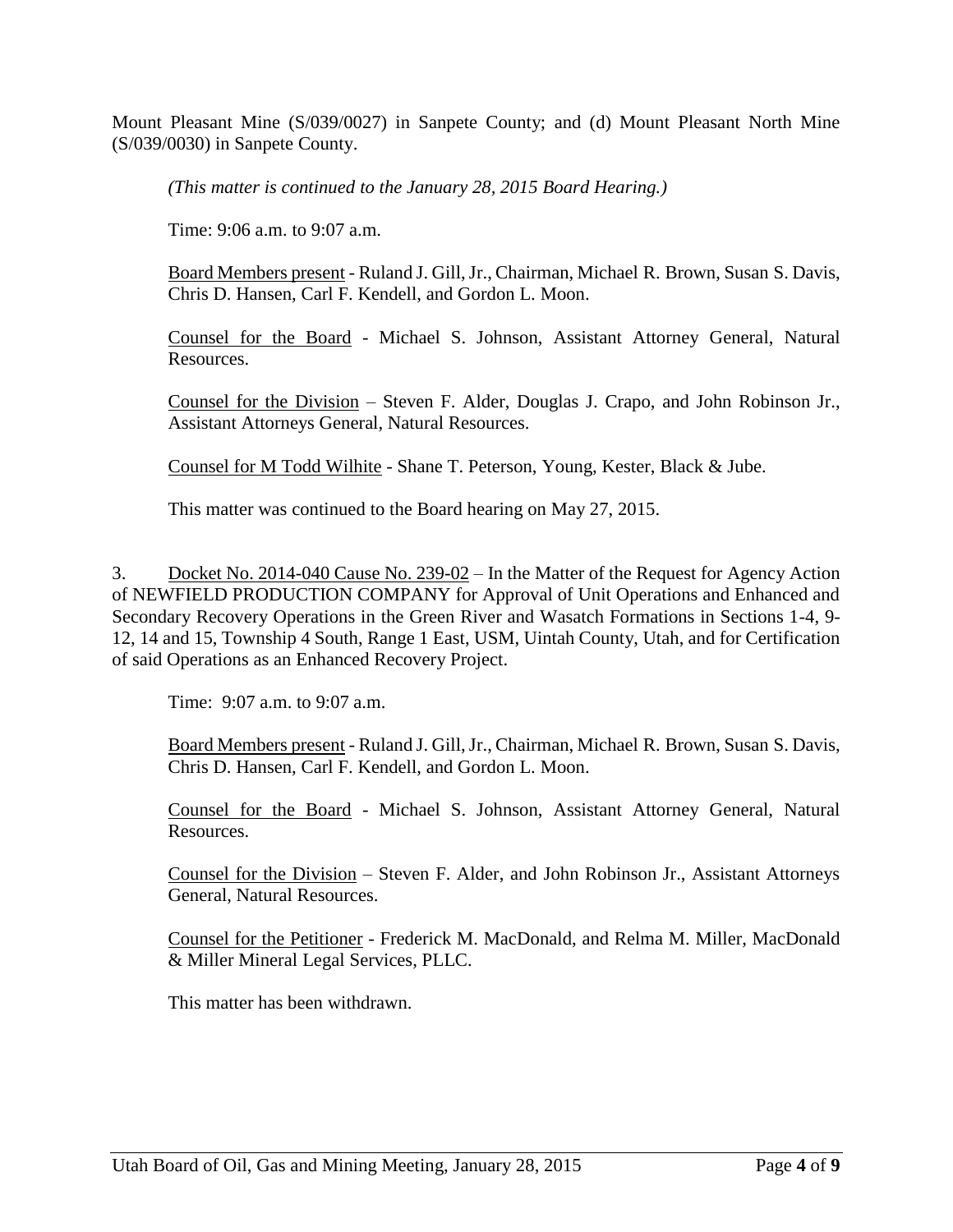4. Docket No. 2014-043 Cause No. M/023/0059 – In the Matter of the Notice of Agency Action to affect the mining operations of NEPHI SANDSTONE CORPORATION by (1) withdrawing a Notice of Intention, (2) forfeiting a surety bond by TRAVELERS CASUALTY AND INSURANCE COMPANY OF AMERICA (3) ordering reclamation of mines, and (4) requesting the Division of Oil, Gas and Mining and the Attorney General to take all other actions necessary to recover costs and fees for the operations occurring at Cedar Springs (M/023/0059) located at Southeast ¼ of Section 15, Township 16 South, Range 1 West, Salt Lake Meridian in Juab County in Utah.

*(This matter was continued to the January 28, 2015 Board Hearing.)*

Time: 9:07 a.m. to 9:08 a.m.

Board Members present - Ruland J. Gill, Jr., Chairman, Michael R. Brown, Susan S. Davis, Chris D. Hansen, Carl F. Kendell, and Gordon L. Moon.

Counsel for the Board - Michael S. Johnson, Assistant Attorney General, Natural Resources.

Counsel for the Division – Steven F. Alder, and Douglas J. Crapo. Assistant Attorneys General, Natural Resources.

Counsel for Nephi Sandstone Corporation – Not present.

This matter was withdrawn without prejudice.

5. Docket No. 2014-044 Cause No. 139-126 – In the Matter of the Request for Agency Action of RIG II, LLC, for an Order Force Pooling the Interests of all Owners refusing to agree to Lease their Interests or otherwise bear their proportionate share of the costs of drilling operations for the Pappadakis #15-24-2-1E Well in the Drilling Unit established by the Order in Cause No. 139-42, comprising Section 24, Township 2 South, Range 1 East, U.S.M., within the Greater Altamont/ Bluebell Area, Uintah County, Utah, for the production of oil and gas from the Lower Green River and Wasatch Formations.

*(This matter is continued to the January 28, 2015 Board Hearing.)*

Time: 11:06 a.m. to 4:33 p.m.

Board Members present - Ruland J. Gill, Jr., Chairman, Michael R. Brown, Susan S. Davis, Chris D. Hansen, Carl F. Kendell, and Gordon L. Moon.

Counsel for the Board – Douglas J. Crapo, Assistant Attorney General, Natural Resources.

Counsel for the Division – Steven F. Alder, Assistant Attorney General, Natural Resources. Witnesses: Dustin Doucet, Clint Dworshak, and Brad Hill.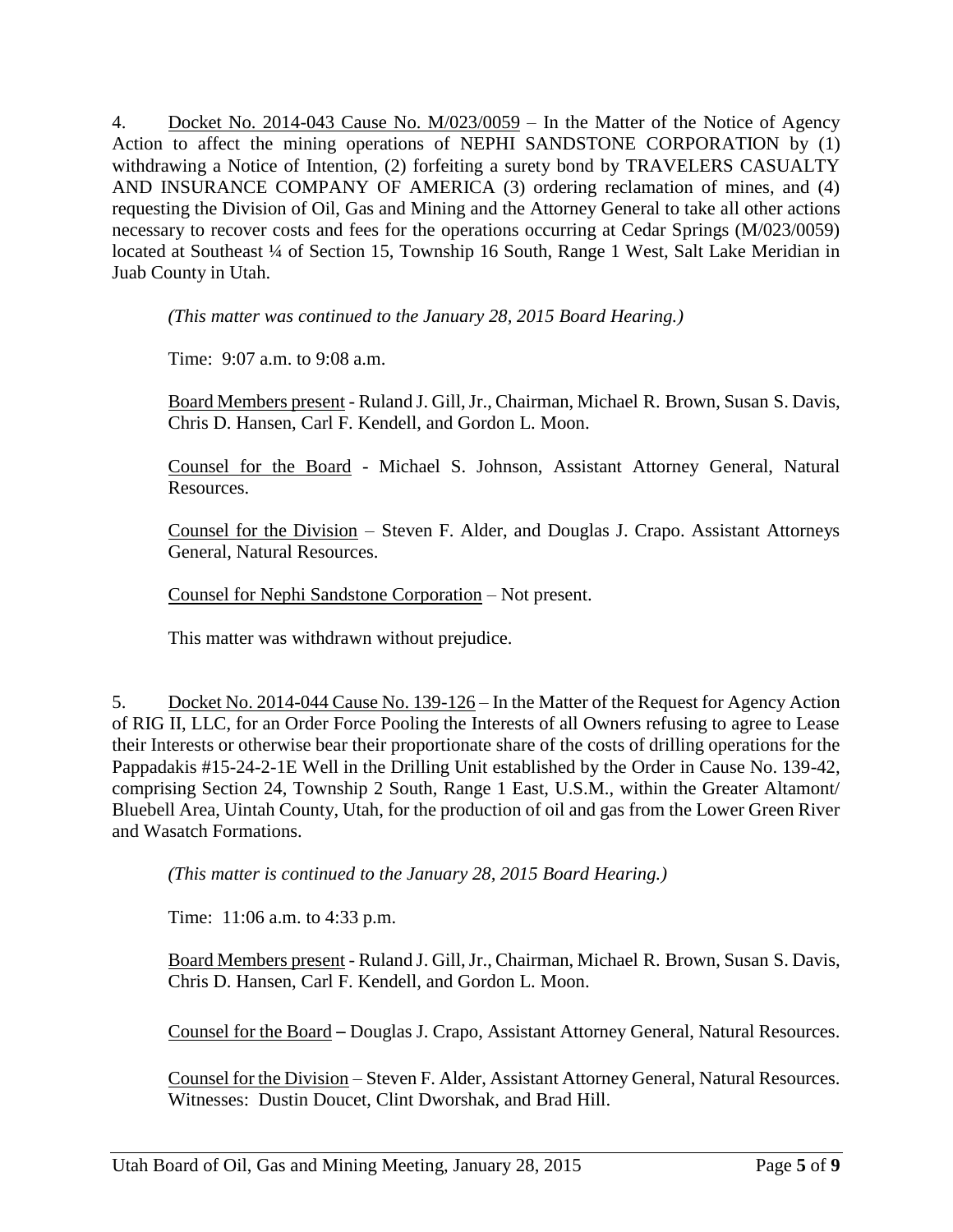Counsel for the Petitioner – Phillip Wm. Lear, and Clifford B. Parkinson, Lear & Lear L.L.P.

Witnesses: Tyson Kalstrom, and Richard A. Kopp.

Counsel for the Division of Forestry, Fire and State Lands – Mike S. Johnson and Fredric Donaldson, Assistant Attorneys General, Natural Resources

The Board's decision had three parts: 1)The Board approved the Request for Agency Action by unanimous vote; 2) As to bifurcation on its own action, the Board will bifurcate this matter with regard to the Indian interests and, as we call it, the UDOT interest by unanimous vote; and 3) As to the risk allocation factor, the Board decided that it will go with a 300 percent risk allocation factor. The vote on that was 4 to 2, with 2 votes voting to go lower. Mr. Phillip Wm. Lear will prepare the order. Ruland J. Gill, Jr., Chairman, Michael R. Brown, Susan S. Davis, Chris D. Hansen, Carl F. Kendell, and Gordon L. Moon were present to participate in the hearing and vote on the matter.

6. Docket No. 2015-001 Cause No. 176-05 – In the Matter of the Request for Agency Action of WHITING OIL AND GAS CORPORATION for an Order authorizing the venting or flaring of gas from the Moroni 11M-1107 Well located in Section 11, Township 15 South, Range 3 East, S.L.M., Sanpete County, Utah.

Time: 9:08 a.m. to 9:08 a.m.

Board Members present - Ruland J. Gill, Jr., Chairman, Michael R. Brown, Susan S. Davis, Chris D. Hansen, Carl F. Kendell, and Gordon L. Moon.

Counsel for the Board - Michael S. Johnson, Assistant Attorney General, Natural Resources.

Counsel for the Division – John Robinson Jr., Assistant Attorney General, Natural Resources.

Counsel for the Petitioner - Thomas W. Clawson, Van Cott, Bagley, Cornwall & McCarthy.

This matter was continued to the February 25, 2015 Board hearing.

7. Docket No. 2015-002 Cause No. 139-127 – In the Matter of the Request for Agency Action of NEWFIELD PRODUCTION COMPANY for an Order pooling all interests in three 1,280-acre (or substantial equivalent) drilling units established by the Board's Order in Cause No. 139-113 in Sections 2 and 11, 14 and 23, and 16 and 21, Township 3 South, Range 2 West, U.S.M., Duchesne County, Utah.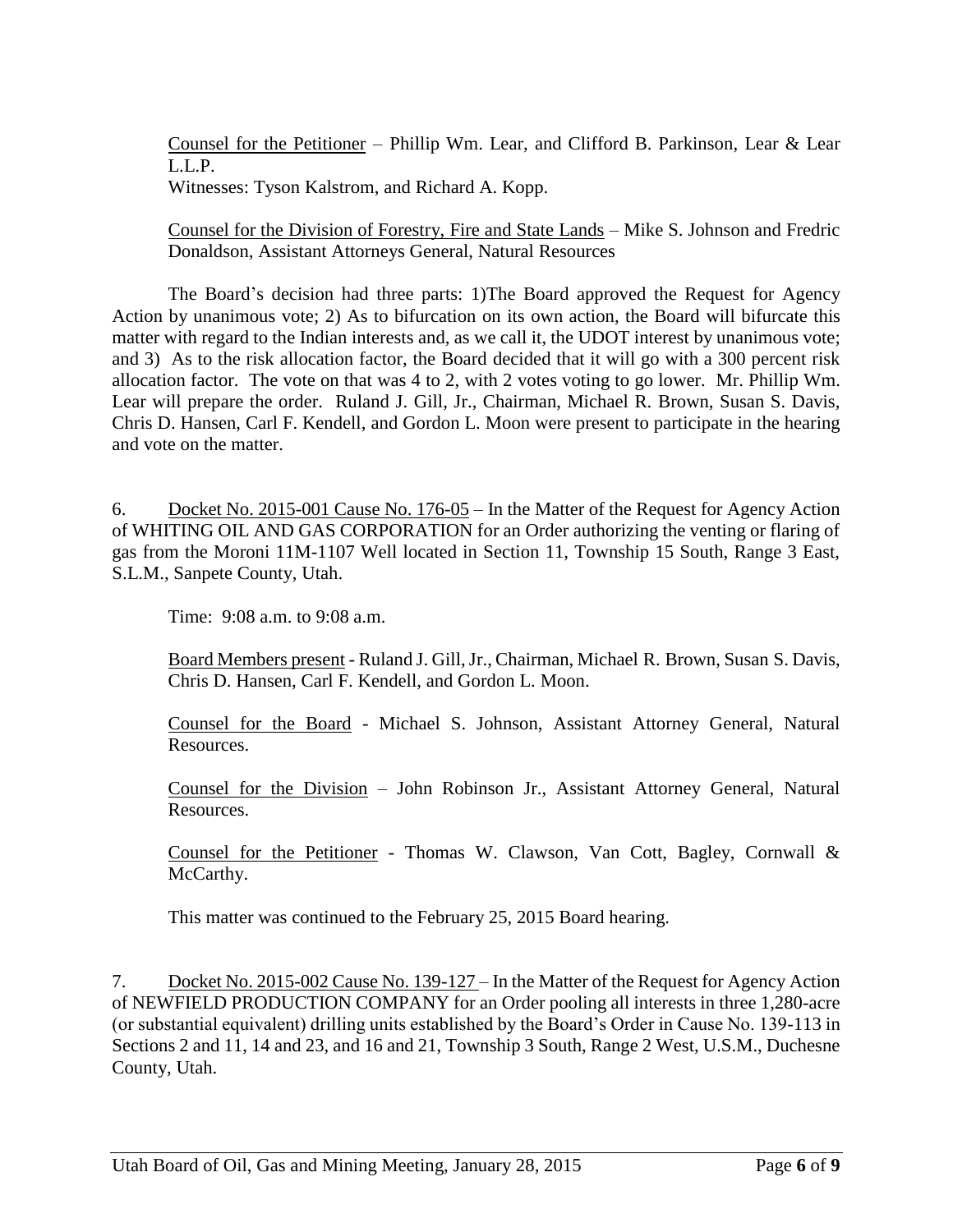*(The Board will consider the Recommended Findings of Fact and Conclusions of Law generated by the Hearing Examiner from the January 21, 2015 hearing.)*

Time: 9:08 a.m. to 9:08 a.m.

Board Members present - Ruland J. Gill, Jr., Chairman, Michael R. Brown, Susan S. Davis, Chris D. Hansen, Carl F. Kendell, and Gordon L. Moon.

Counsel for the Board - Michael S. Johnson, Assistant Attorney General, Natural Resources.

Hearing Examiner – John C. Rogers, Hearing Examiner, Assoc. Director, Oil & Gas.

Counsel for the Hearing Examiner – Steven F. Alder, Assistant Attorney General, Natural Resources.

Counsel for the Division – John Robinson Jr., Assistant Attorney General, Natural Resources.

Counsel for the Petitioner - Thomas W. Clawson, Van Cott, Bagley, Cornwall & McCarthy.

This matter was continued to the February 25, 2015 Board hearing.

8. Docket No. 2015-003 Cause No. 139-128 – In the Matter of the Request for Agency Action of BILL BARRETT CORPORATION for an Order pooling all Interests, including the compulsory pooling of the Interests of ABH BAXTER LP, BAXSTO LLC, BLAIRBAX ENERGY LLC, BUFFY ENERGY LLC, ASHLEY BAXTER STOUT, ABBIE BLAIR BAXTER, KELLY HOLLIS BAXTER, and any other party claiming an Interest by, through, or under the estate of KELLY H. BAXTER, deceased, and any party claiming an Interest by, through, or under the estate of CHARLES A. JACOBS, deceased, in the drilling unit established for the production of oil, gas and associated hydrocarbons from the Lower Green River-Wasatch Formations, comprised of Section 11, Township 4 South, Range 7 West, USM, Duchesne County, Utah.

Time: 9:14 a.m. - 10:52 a.m.

Board Members present - Ruland J. Gill, Jr., Chairman, Michael R. Brown, Susan S. Davis, Chris D. Hansen, Carl F. Kendell, and Gordon L. Moon.

Counsel for the Board - Michael S. Johnson, Assistant Attorney General, Natural Resources.

Counsel for the Division – Steven F. Alder, and John Robinson Jr., Assistant Attorneys General, Natural Resources.

Witnesses: Dustin Doucet, Clinton Dworshak, and Brad Hill.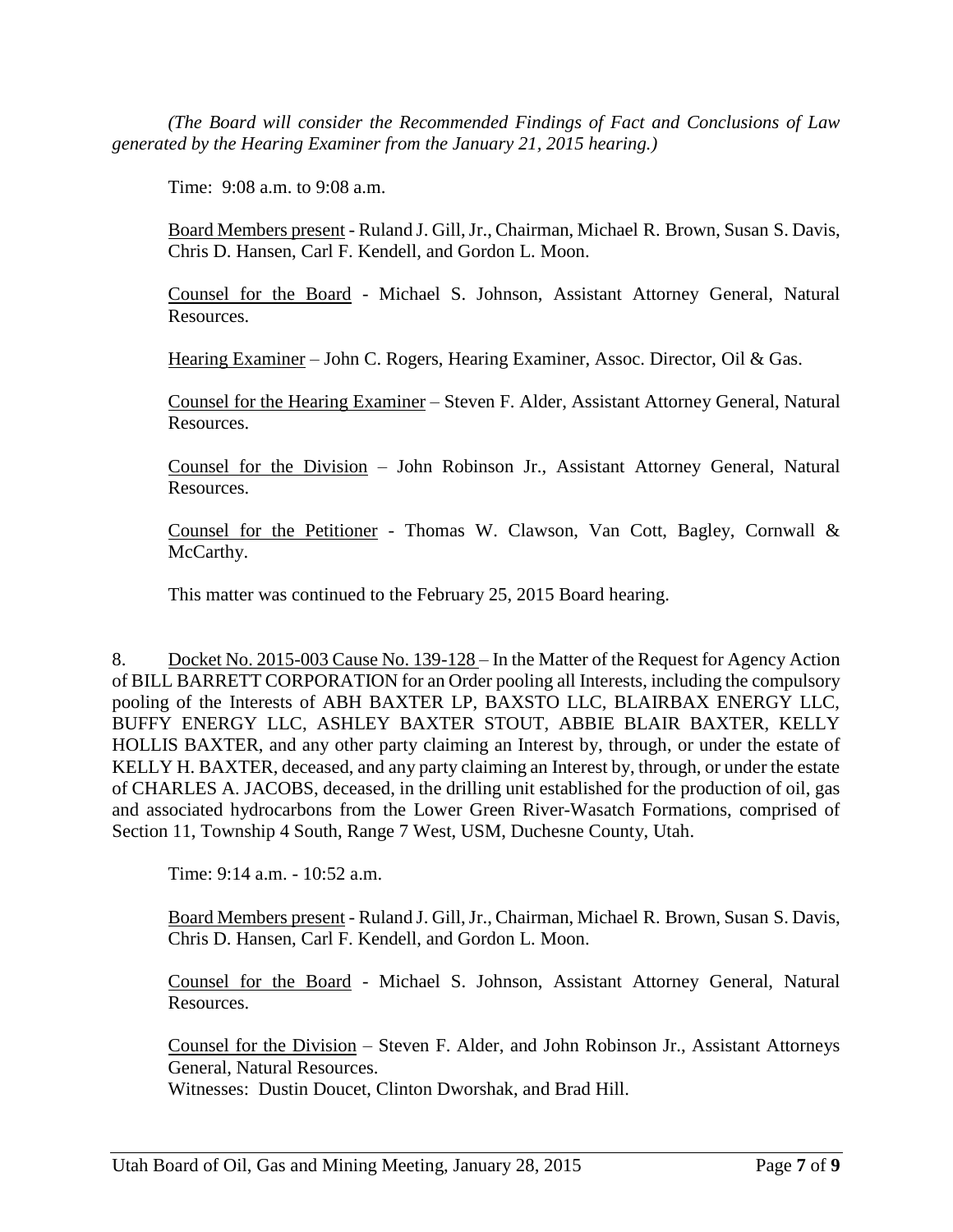Counsel for the Petitioner - Frederick M. MacDonald, and J. Brent Allen, MacDonald & Miller Mineral Legal Services, PLLC. Witnesses: Teale P. Stone, David M. Watts, and Jeff Overman

The Board granted the Request for Agency Action, with the exception that the 15 risk allocation factor will be 300 percent, by unanimous vote. Mr. J. Brent Allen will prepare the order. Ruland J. Gill, Jr., Chairman, Michael R. Brown, Susan S. Davis, Chris D. Hansen, Carl F. Kendell, and Gordon L. Moon were present to participate at the hearing and vote on the matter.

9. Docket No. 2015-004 Cause No. 132-02 – In the Matter of the Request for Agency Action of AXIA ENERGY, LLC for an Order: (1) Partially vacating the Board's Order entered in Cause No. 132-1; and (2) Establishing sectional (640-acre or substantially equivalent combination of lots and quarter-quarter sections) drilling units for the production of oil, gas and associated hydrocarbons from the Eocene Lower Green River and portions of the Paleocene Wasatch Transitional Producing Zones for Section 32, Township 5 South, Range 20 East, SLM, and Sections 2 and 16, Township 6 South, Range 20 East, SLM, Uintah County, Utah, and authorizing wells on each such drilling unit so established to achieve an approximate equivalent 20-acre well density.

Time: 9:08 a.m. to 9:09 a.m.

Board Members present - Ruland J. Gill, Jr., Chairman, Michael R. Brown, Susan S. Davis, Chris D. Hansen, Carl F. Kendell, and Gordon L. Moon.

Counsel for the Board - Michael S. Johnson, Assistant Attorney General, Natural Resources.

Counsel for the Division – Steven F. Alder, Assistant Attorneys General, Natural Resources.

Counsel for the Petitioner - Frederick M. MacDonald, and Mary K. Milner, MacDonald & Miller Mineral Legal Services, PLLC.

This matter has been withdrawn without prejudice.

10. Docket No. 2015-005 Cause No. C/041/0002 – Request for Agency Action of Petitioner CANYON FUEL COMPANY, LLC, to vacate in their entirety Notices Of Violation 13148 and 13151 for the Sufco Mine in Sevier County, Utah.

Time: 9:09 a.m. to 9:09 a.m.

Board Members present - Ruland J. Gill, Jr., Chairman, Michael R. Brown, Susan S. Davis, Chris D. Hansen, Carl F. Kendell, and Gordon L. Moon.